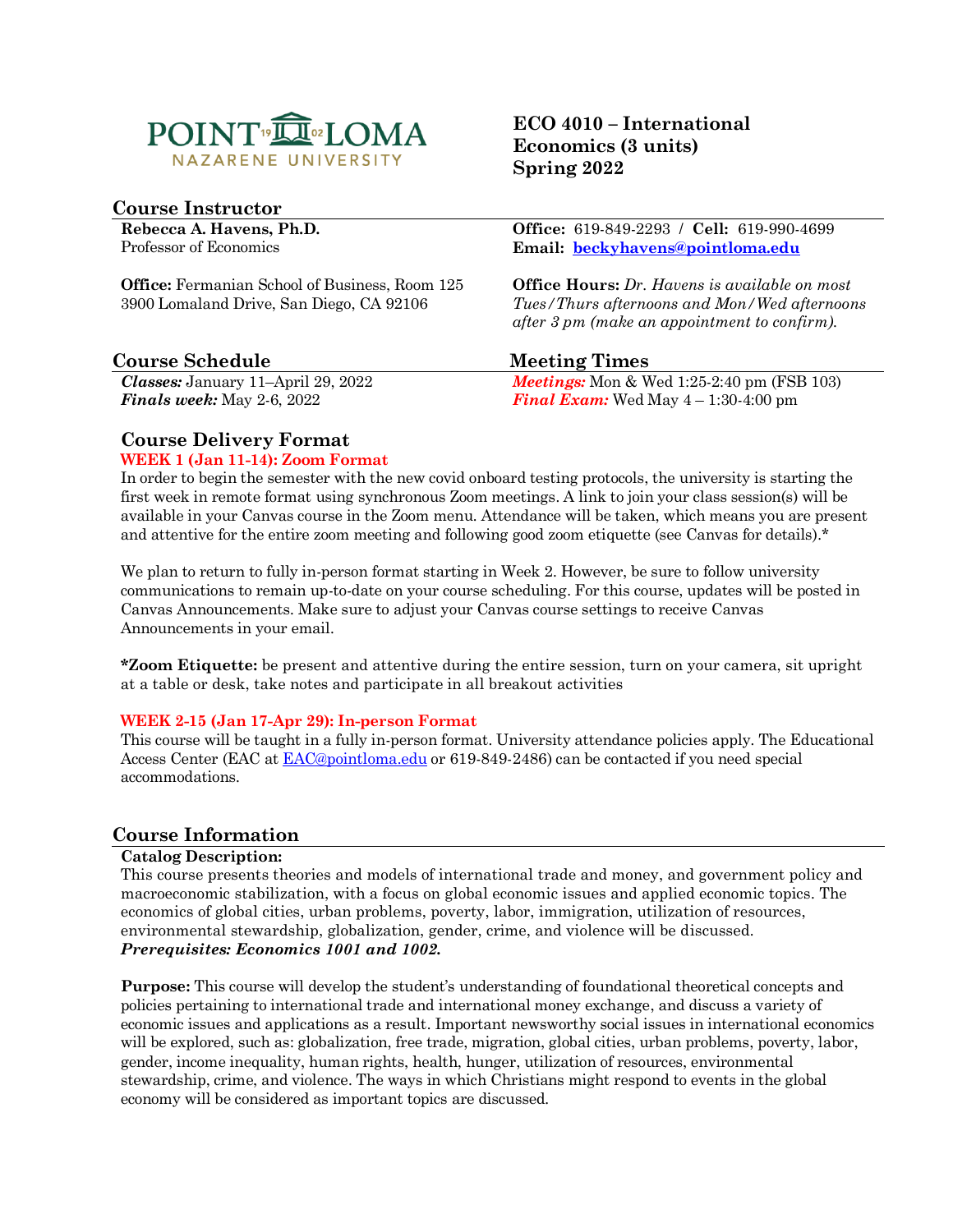**PLNU Copyright Policy:** Point Loma Nazarene University, as a non-profit educational institution, is entitled by law to use materials protected by the US Copyright Act for classroom education. Any use of those materials outside the class may violate the law.

*All supplemental materials posted on this course site (including articles, book excerpts, or other documents) are provided for your personal academic use. These materials may be protected by copyright law and should not be duplicated or distributed without permission of the copyright owner.*

## **Getting Started**

#### **Textbooks (required):**

- 1. *International Economics*, by Robert J. Carbaugh, 15th edition, Cengage Learning, 2015.
- 2. *Triumph of the City: How Our Greatest Invention Makes Us Richer, Smarter, Greener, Healthier, and Happier*, by Edward Glaeser, Penguin Press, 2011.
- 3. *Uber and the Sharing Economy: Global Market Expansion and Reception, Case W04C79,*  WDI Publishing, University of Michigan, 2016.
- 4. *ECO 4010 Workbook*, Havens, 2022. *Note:* this is a required supplement with learning activities that will be used during lessons and class meetings. It will be provided in electronic format on Canvas. You may print it or use it by writing on an iPad or electronic device.
- 5. Articles and supplemental materials distributed on Canvas.

#### **Log-in to Canvas: [https://canvas.pointloma.edu](https://canvas.pointloma.edu/)**

*Canvas is the web-based course management system that will be used to access instructional materials (power points, homework, assignments, activities, etc.) and submit assignments.*

## **Point Loma Nazarene University (PLNU) Mission**

#### *To Teach – To Shape – To Send*

*Point Loma Nazarene University exists to provide higher education in a vital Christian community where minds are engaged and challenged, character is modeled and formed, and service becomes an expression of faith. Being of Wesleyan heritage, we aspire to be a learning community where grace is foundational, truth is pursued, and holiness is a way of life.*

#### **Fermanian School of Business (FSB) Mission**

#### **Character – Professionalism – Excellence – Relationships – Commitment – Innovation**

As members of a vital Christian community, we strive to provide high quality business programs that equip students to make a positive impact in their workplace and community by connecting purpose to practice.

## **FSB Program Learning Outcomes (Core PLOs)**

Students who complete the program in Business Administration will be able to:

- 1. Exhibit general knowledge of theories and practices in the core areas of business.
- 2. Critically analyze and apply business knowledge to solve complex business situations.
- 3. Demonstrate effective business communication through both written and verbal means.
- 4. Formulate decisions informed by ethical values.
- **5.** Collaborate effectively in teams.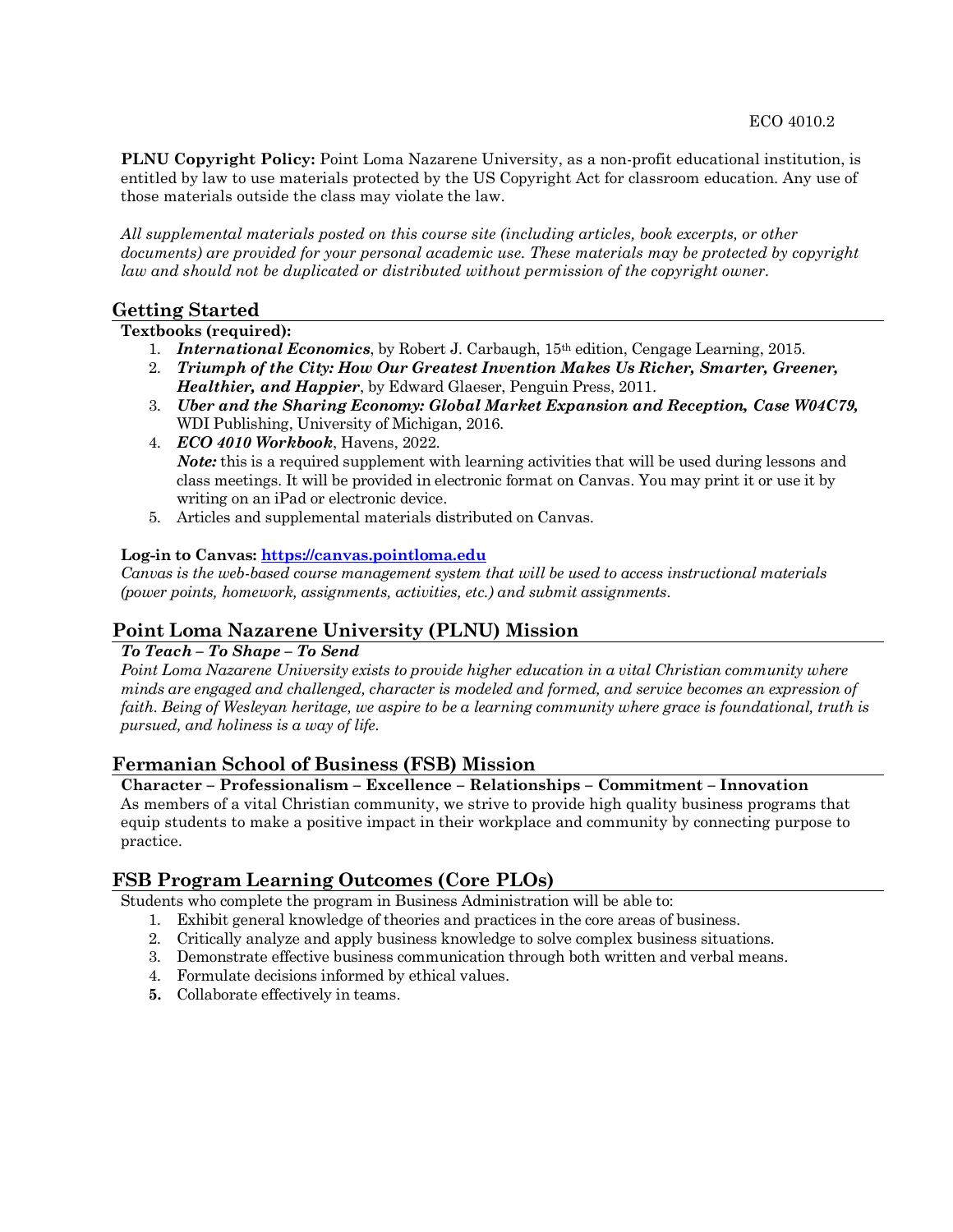### **Course Learning Outcomes (CLOs)**

Students who complete this course will be able to:

- 1. Describe the fundamental theories of international trade and money (PLO 1 & F4).
- 2. Discuss social economic issues resulting from globalization (PLO E1 & F4).
- 3. Evaluate alternative approaches to policies that concern global economic issues and the impact on global citizens (PLO 2 & F4).
- 4. Analyze essential elements of conducting business globally (PLO 2 & F4).
- 5. Evaluate important global economic problems using ethical values and economic thinking (PLO 4).
- 6. Demonstrate effective written communication when considering global economic issues (PLO 3).

## **PLNU Attendance and Participation Policy**

Regular and punctual attendance at all class sessions is considered essential to optimum academic achievement. If the student is absent for more than 10 percent of class sessions, the faculty member will issue a written warning of de-enrollment. If the absences exceed 20 percent, the student may be deenrolled without notice until the university drop date or, after that date, receive the appropriate grade for their work and participation. For more information, see [Academic Policies](https://catalog.pointloma.edu/content.php?catoid=52&navoid=2919) in the Academic Catalog.

#### **Use of Technology**

In order to be successful in your course, you'll need to meet the minimum technology and system requirements; please refer to the *[Technology and System Requirements](https://help.pointloma.edu/TDClient/1808/Portal/KB/ArticleDet?ID=108349)* information. Additionally, students are required to have headphone speakers, microphone, or webcams compatible with their computer available to use for any online or hybrid classes. Please note that any course with online proctored exams require a computer with a camera (tablets are not compatible) to complete exams online. [In this course, exams will be given in person.]

Problems with technology do not relieve you of the responsibility of participating, turning in your assignments, or completing your class work.

## **Course Philosophy and Expectations**

**Class Time:** The instructor will utilize a variety of teaching methods, including presentation, discussion, questions, interactive exercises, and problems. Dr. Havens believes that students should be active participatory learners, not passive inactive observers. Wrestling with questions relevant to global social issues will engage students in relevant current events while sharpening their economic analysis (critical thinking) skills. Grappling with tough issues is meant to open a dialogue about what matters, not force students into one particular way of thinking. The classroom environment must be a safe space to discuss and dialogue, and to develop defensible reasons for one's way of thinking. Students must be open to learn, clarify and articulate a logical flow of thought, and align their thinking to factual evidence. The professor will foster a classroom environment of hospitality and grace, inquiry and objective evaluation, maturity and respect for diverse viewpoints, and openness to thoughtful dialog.

**Preparation for Class:** It is imperative that students come prepared to discuss readings and think critically about the concepts from the reading. Students will be expected to have read the assigned material before coming to class, know the economic facts, and at the same time be open to dialogue about alternative perspectives. Students should be able to defend their viewpoint while giving hospitality to classmates and authentically listening to others' viewpoints. Every student will be expected to come to class prepared to intelligently engage in dialogue after reading the assigned material.

**Expectations:** An average student will spend between six to nine hours per week outside class devoted to preparing for class and doing assignments, depending upon his/her reading comprehension speed. Regular class attendance should be made a high priority. However, if a student has an unavoidable illness or emergency he/she should notify the professor, review instructional materials on Canvas, and request permission from the professor to make up any missed assignments.

**Professional Behavior:** Students are expected to adhere to the highest level of professional conduct at all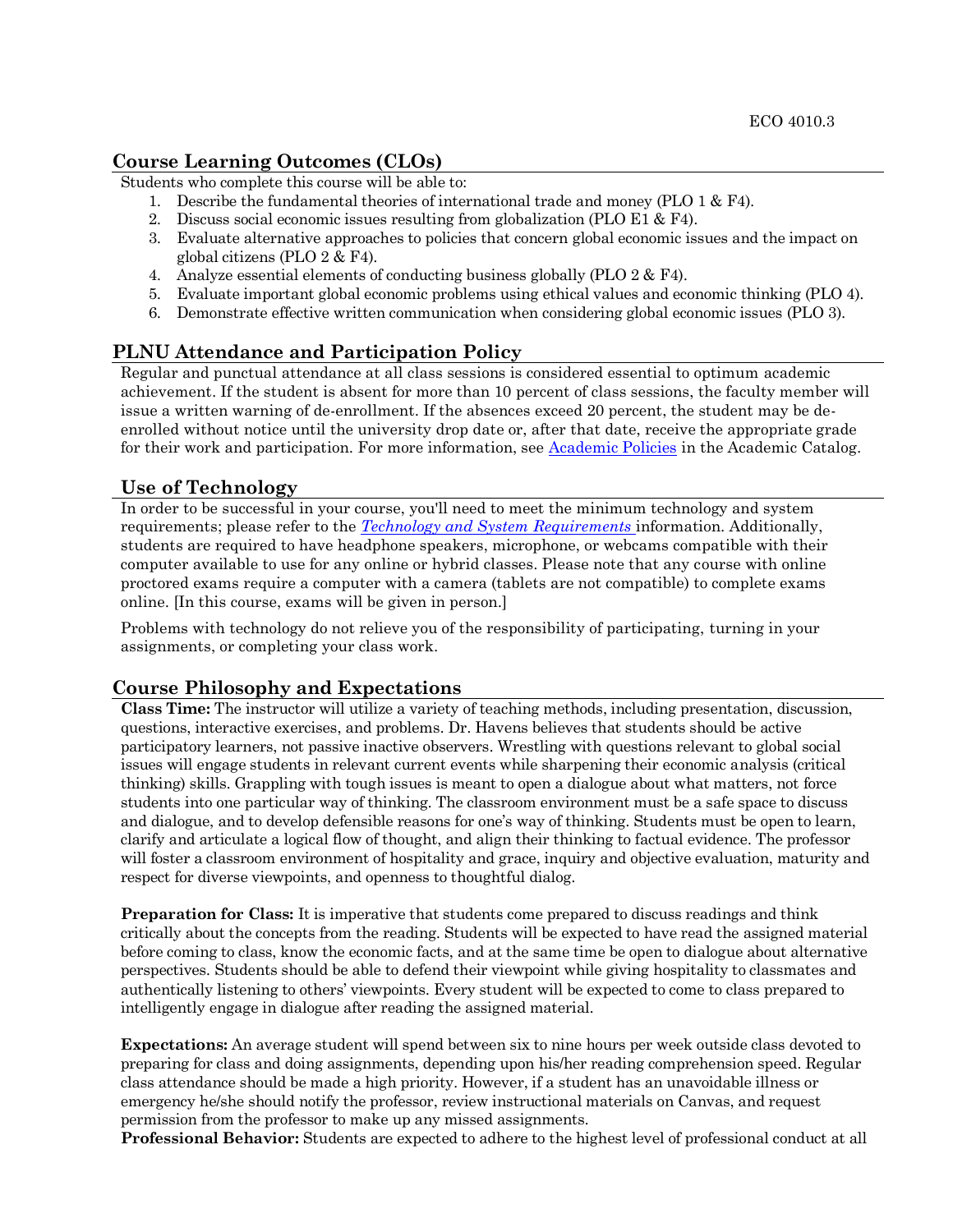times. This includes respect for one another and diverse viewpoints, being engaged and focused on the activities of the course while in class, honesty and integrity, timeliness, self-control and mature leadership. Laptop computers may be used during class only if they contribute to a student's engagement in course instruction, help students focus on class, and do not become a distraction. Students are responsible for all classroom announcements and activities. Maturity to openly consider others' viewpoints and objectively evaluate alternative perspectives will be necessary elements of each class. Every student's viewpoint will be treated with seriousness and respect by the professor and by all classmates.

**Christian Responsibility:** The Wesleyan Christian tradition, upon which PLNU is founded, encompasses a serious concern for social and economic justice, and compassion for marginalized populations. Critically evaluating alternative perspectives through the use of objective thinking tools is extremely important for all individuals who care about the future of our world, but it is particularly relevant for Christians who have foundations in the Wesleyan tradition. In addition, an understanding of how social justice intersects economic issues prepares each of us to evaluate diverse economic perspectives and the public discourse in the news.

## **Course Assignments**

Assignments reinforce conceptual understanding and critical thinking skill development. Regular attention to completing reading assignments, homework and activities will provide the needed reinforcement of content instruction. Assignments encourage engagement with reading, course material and other students. F2F activities reinforce conceptual understanding and develop critical thinking. Homework and online discussions will be assigned periodically to enhance the student's preparation for content instruction in a particular class and integrate assigned reading material, debrief or apply class content. Exams will require that students summarize and synthesize their understanding of course material. Track a Product, Case Analysis, Data Analysis and the Final Project will provide students with an opportunity to collaborate, conduct research, develop tools of analysis, and make a presentation. Assignments will be graded based on substance, knowledge of factual material in readings, and clarity of logic and thought.

**Make-up Work:** Make-up work will be allowed only given EAC official accommodations, school sponsored events, or extreme emergencies with proper notification and documentation (e.g. university sports or medical record), and if the student receives permission from the professor. *For more information see: Makeup Assignment Process on page 7 of this Syllabus.*

**F2F Learning Activities (10 points each):** Learning activities in F2F format will ask students to draw upon the readings, construct knowledge, sharpen students' critical thinking, and provide stimulus for discussion. These F2F activities will engage students in active learning, deepen their conceptual understanding, and identify key economic insights and economic applications. The Workbook will be used in conjunction with these F2F learning activities.

**Discussions (10 points each):** Online threaded discussions will provide an opportunity for students to talk to one another about concepts, social issues and topics of current importance.

**Homework (10 points each):** Homework assignments completed outside class will supplement readings and reinforce understanding of economic concepts and applications. Canvas will be used to post homework assignments.

**Track a Product (50 points):** This research assignment will ask students to work in a small group and track a product from start to finish. An example will be provided in class during instruction, and more detailed instructions will be provided to students in a separate handout (or on Canvas).

**Case Analysis (50 points):** This assignment will ask students to review a real world case in order to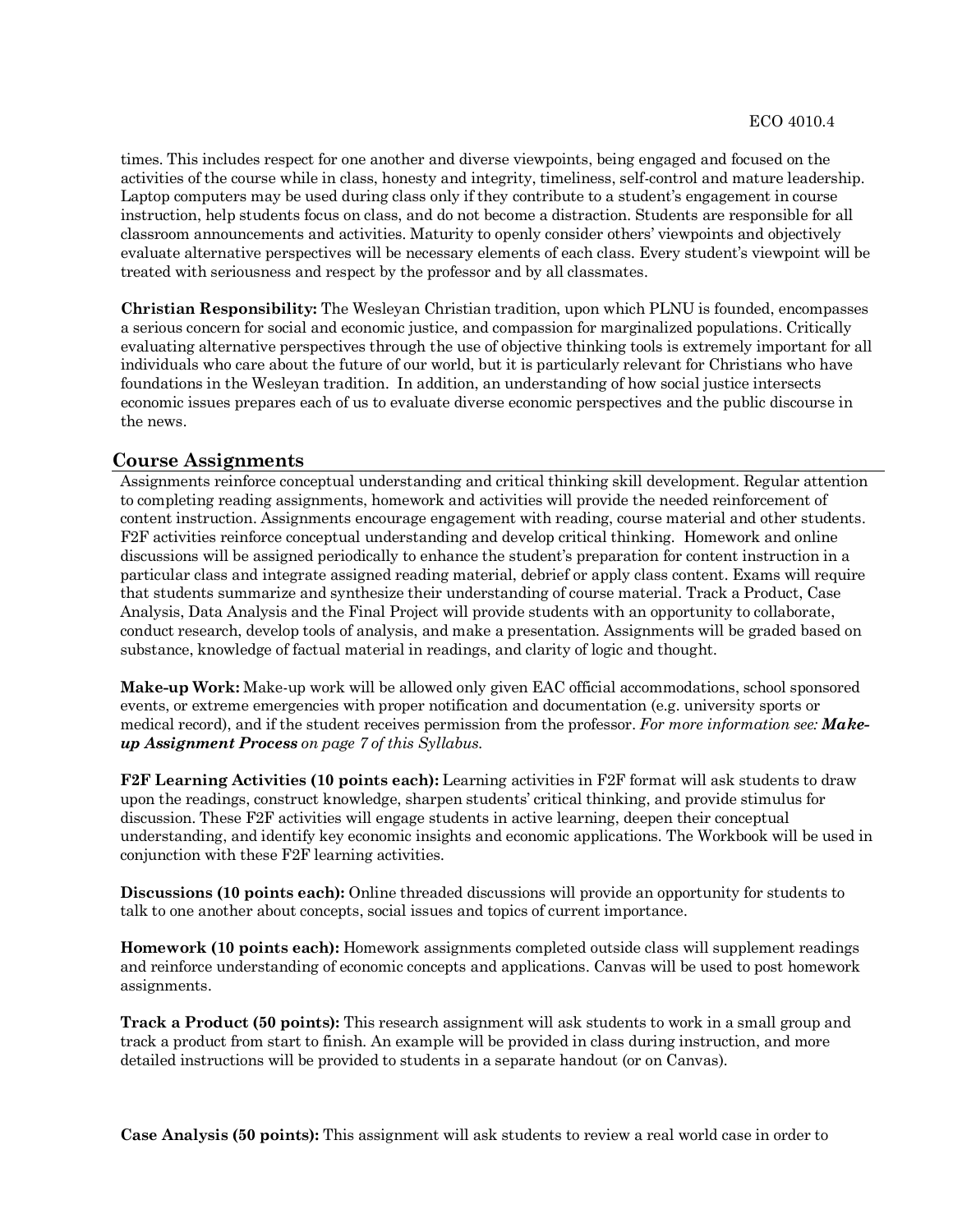identify fundamental economic concepts and evaluate key global issues relevant to business and economics. Students will prepare answers to discussion questions, participate in a small group and/or class discussion, and prepare a written report summarizing the case. Detailed instructions will be provided in a separate handout (or on Canvas).

**Data Analysis (50 points):** This assignment will ask students to work in a small group and analyze some international data in order to determine the impact of one or more explanatory factors on a variable of interest. Some instruction and examples will be given in class. Further detail outlining the specifics of this assignment will be available in a separate handout (or on Canvas).

**Midterm Exam (100 points):** The purpose of exams is to evaluate students' comprehension of course concepts, their ability to articulate and analyze global issues, and their ability to apply theoretical concepts. Answers should articulate deep substantive comprehension, synthesis and analysis of topics covered in readings and/or presented in class. Exams may be given either in class or in a take-home format (on Canvas).

**Final Exam Essay (100 points):** The purpose of the final exam essay is to provide students with an opportunity to thoughtfully reflect in writing about what they have learned, what they perceive as the most important global economic issues, how their faith impacts their perspective, and recommendations for solutions.

**Final Project (200 points):** The purpose of the applied project is to give students the opportunity to work with a small group of classmates in a culminating experience that enriches students' understanding of an international economics topic of interest to the group. *Topics* must be approved, and group selection will be made by the professor with input from students, according to common interest. Students should select newsworthy topics of relevance in the current global economy and are encouraged to choose topics of interest to Christians. It is preferable that groups select unique topics so that the class as a whole can be exposed to a diverse array of issues. Once groups are selected and the topic is approved, the group will write a *project proposal*. Projects should have both a research orientation and an "action component"—personal interview, organizational observation or review, service activity, etc. Dr. Havens will work with groups to determine action components that would be appropriate. The professor will work with each group to ensure their proposal is of appropriate scope, and to provide advice and assistance as necessary. Intermediate *consultations* with groups by the professor will include "proposal check" and "preliminary findings (prefindings)". The groups will make an *oral presentation* to the class with the findings of their project work, scheduled during the final exam period. Groups will submit presentation materials to Canvas. *Evaluation* of the applied project will be made based on the following categories: relevance of topic, clarity of purpose, quality of organization, substance of work, sound critical economic thinking and application of international economics theories and principles, and appropriate interpretation of findings. A separate *handout* with detailed instructions on the Final Project will be available and posted on Canvas.

#### **Course Grades**

**Academic Conduct:** Students are expected to display ethical and professional academic conduct at all times in all matters pertaining to this course. Authentic effort, honesty, civility and maturity are expected at all times. The professor cares about the academic performance and personal life of each student. Students are invited to meet with the professor if needs arise for which the professor should be informed or could provide assistance. The areas below provide further detail from the Catalog about university policies and support pertaining to academic conduct.

**Academic Honesty:** Students should demonstrate academic honesty by doing original work and by giving appropriate credit to the ideas of others. Academic dishonesty is the act of presenting information, ideas, and/or concepts as one's own when in reality they are the results of another person's creativity and effort. A faculty member who believes a situation involving academic dishonesty has been detected may assign a failing grade for that assignment or examination, or, depending on the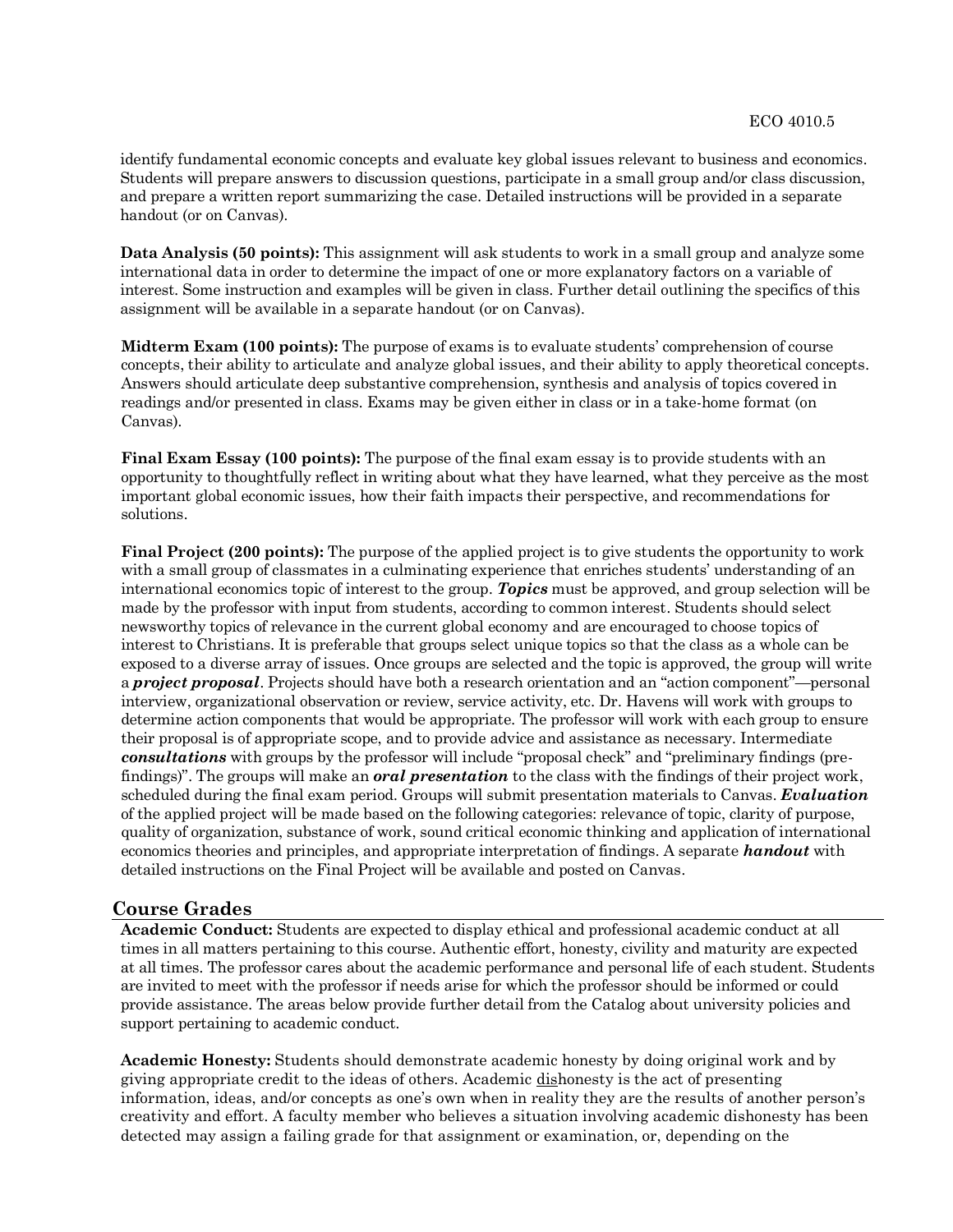seriousness of the offense, for the course. Faculty should follow and students may appeal using the procedure in the university Catalog. See [Academic Policies](https://catalog.pointloma.edu/content.php?catoid=52&navoid=2919#Academic_Honesty) for definitions of kinds of academic dishonesty and for further policy information.

**Final Examination Policy:** Successful completion of this class requires taking the final examination **on**  its scheduled day. The final examination schedule is posted on the [Class Schedules](http://www.pointloma.edu/experience/academics/class-schedules) site. No requests for early examinations or alternative days will be approved.

**Point Distribution:** Your grades will be posted in the Canvas gradebook. It is important to read the comments posted in the gradebook as these comments are intended to help you improve your understanding. Final grades will be posted by the university grade submission deadline. Grades will be based on the following:

| <b>Graded Assignments: Point Distribution</b>                     |  |  |  |  |  |  |
|-------------------------------------------------------------------|--|--|--|--|--|--|
| Note: as needed, there may be small variations made to this point |  |  |  |  |  |  |
| distribution, for the benefit of all involved.                    |  |  |  |  |  |  |
| $F2F = face-to-face$ , or work done during class                  |  |  |  |  |  |  |
| $S2S = student-to-student, or interactive assignments$            |  |  |  |  |  |  |
| <b>Graded Assignment</b><br>Points<br>Percent                     |  |  |  |  |  |  |

| <b>Graded Assignment</b>       |                              | Points | Percent |
|--------------------------------|------------------------------|--------|---------|
| <b>F2F</b> Learning Activities | $[25 \times 10 \text{ pts}]$ | 250    | 25%     |
| Discussions (S2S)              | $[9 \times 10 \text{ pts}]$  | 90     | $9\%$   |
| Homework                       | $[11 \times 10 \text{ pts}]$ | 110    | 11%     |
| Track a Product (S2S)          |                              | 50     | 5%      |
| Case Analysis (S2S)            |                              | 50     | 5%      |
| Data Analysis (S2S)            |                              | 50     | 5%      |
| Midterm Exam                   |                              | 100    | 10%     |
| Final Exam Essay               |                              | 100    | 10%     |
| Final Project (S2S)            |                              | 200    | 20%     |
| <b>Total Points</b>            |                              | 1000   | 100%    |

**Academic Accommodations:** PLNU is committed to providing equal opportunity for participation in all its programs, services, and activities. Students with disabilities may request course-related accommodations by contacting the Educational Access Center (EAC), located in the Bond Academic Center [\(EAC@pointloma.edu](mailto:EAC@pointloma.edu) or 619-849-2486). Once a student's eligibility for an accommodation has been determined, the EAC will issue an academic accommodation plan ("AP") to all faculty who teach courses in which the student is enrolled each semester.

PLNU highly recommends that students speak with their professors during the first two weeks of each semester/term about the implementation of their AP in that particular course and/or if they do not wish to utilize some or all of the elements of their AP in that course.

Students who need accommodations for a disability should contact the EAC as early as possible (i.e., ideally before the beginning of the semester) to assure appropriate accommodations can be provided. It is the student's responsibility to make the first contact with the EAC.

**Grading Scale:** Course grades will be determined according to the percent of total points earned, as follows. A student's attendance, attitude, and professional behavior will be considered in borderline grade situations.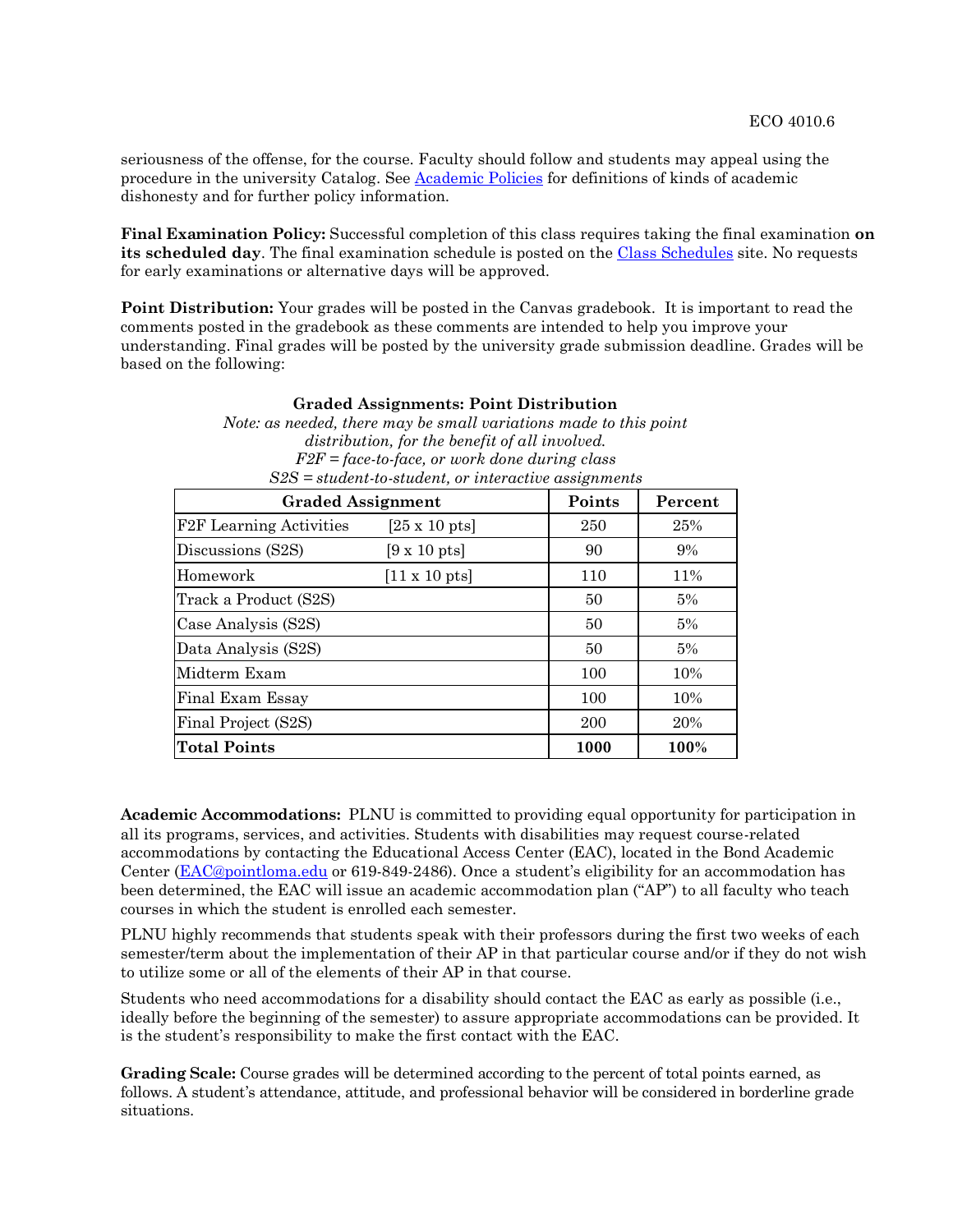| Note: a student's attitude and overall engagement will be considered in borderline cases. |          |           |               |              |  |  |  |  |
|-------------------------------------------------------------------------------------------|----------|-----------|---------------|--------------|--|--|--|--|
| <b>Standard Grade Scale Based on Percentage of Points Earned</b>                          |          |           |               |              |  |  |  |  |
|                                                                                           |          |           |               |              |  |  |  |  |
| A 93-100                                                                                  | B+ 87-89 | $C+77-79$ | D+ 67-69      | $\rm F$ < 59 |  |  |  |  |
| A-90-92                                                                                   | B 83-86  | $C$ 73-76 | $D$ 63-66     |              |  |  |  |  |
|                                                                                           | B-80-82  | $C-70-72$ | $D - 60 - 62$ |              |  |  |  |  |

**Grade Scale**

## **Incomplete and Late Assignments**

All assignments are to be submitted by the due dates posted. However, the professor prefers that you make up work that is legitimately missed due to EAC accommodations, school sponsored events, and extreme emergencies. All students, whether due to an emergency situation or a PLNU school-sponsored activity, must follow the make-up work policy detailed below in order to receive credit for missed work. Permission to make up the work must be given by the professor, and students must submit the make up work within two weeks of the absence. No make-up work will be accepted after midnight on the last day of classes.

*Make-up Policy & Instructions:* During EAC official accommodations, school sponsored events, or *extremely rare emergencies*, the *make-up policy* works as follows.

- 1. Email the professor *before* the class session that you must miss, *get permission* to make up the missed work, and prepare a doctor's note or some sort of documentation to substantiate your need to miss class.
- 2. *If permission is granted*, go to Canvas, find the Canvas page for the class session you missed, scroll to the bottom of the page to find the F2F learning activities for that class session, and do the assigned work.
- 3. Submit the make-up work via email or hard copy to the professor *within 2 weeks* of the missed class session. Submit the documentation (#2 above) along with the make-up work.
- 4. Students will *almost never* be allowed to make up more than the University policy allowable maximum number of class absences before de-enrollment (3 weeks of class, or 6 class sessions).

Students are strongly encouraged to make up work during EAC accommodations, school sponsored events, or when an absence is absolutely unavoidable. Students are also strongly encouraged to speak to the professor in a private meeting if they have excessive absences or cannot meet the participation requirements, or if it becomes difficult for them to keep up with or meet the standards of the class. The professor is willing to talk about strategies or options for students who are facing unusual problems or unavoidable circumstances, in order to help them succeed.

#### **Spiritual Care**

Please be aware PLNU strives to be a place where you grow as whole persons. To this end, we provide resources for our students to encounter God and grow in their Christian faith. If students have questions, a desire to meet with the chaplain or have prayer requests you can contact the [Office of](https://www.pointloma.edu/offices/spiritual-development)  [Spiritual Development](https://www.pointloma.edu/offices/spiritual-development)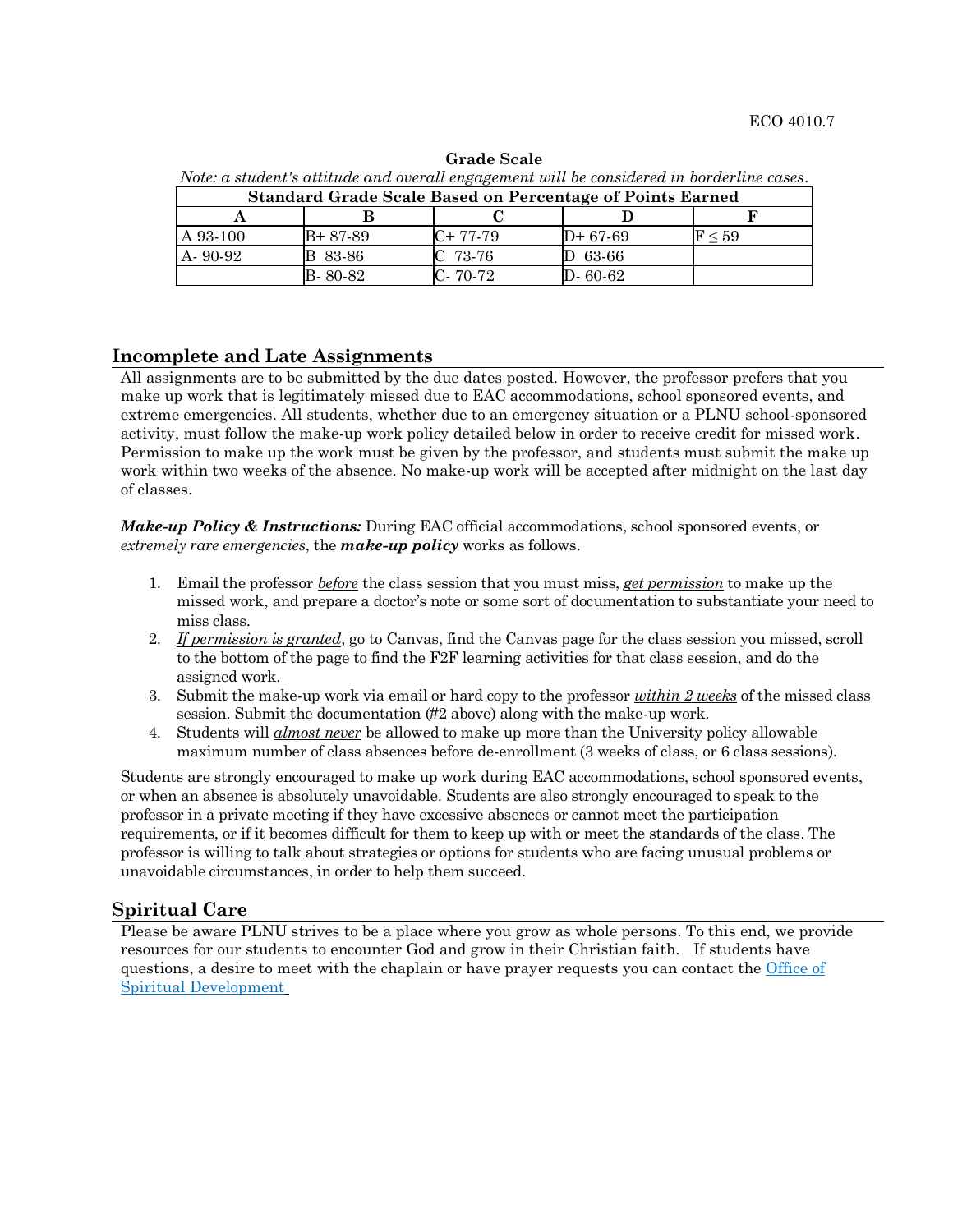# **ECO 4010 – Class Calendar – Spring 2022**

The following is a tentative schedule of topics, readings, and assignments. This will be adjusted if necessary for the benefit of all involved. Reading from chapters in the textbook should be completed *before class*.

| Week.    | <b>Date</b>                        | <b>Class Topic</b>                                                            | Reading                                   | <b>Assignments</b>              | <b>CLOs</b>     |
|----------|------------------------------------|-------------------------------------------------------------------------------|-------------------------------------------|---------------------------------|-----------------|
| Class    |                                    |                                                                               | chapter(pages)                            |                                 | (Note 1)        |
|          |                                    | Section 1: Introduction to International Economics and Global Economic Issues |                                           |                                 |                 |
| 1.1      | Tu Jan 11                          | Introduction to Course &                                                      | Carbaugh 1                                | F2F#1                           | 2,5             |
|          |                                    | <b>International Economics</b>                                                |                                           |                                 |                 |
| 1.2      | W Jan 12                           | Introduction to Globalization                                                 | Carbaugh 1                                | F <sub>2F</sub> #2              | 2,5             |
|          |                                    | & Global Issues                                                               |                                           |                                 |                 |
| 2.1      | M Jan 17                           | <b>MLK Jr Day (no class)</b>                                                  |                                           |                                 |                 |
| 2.2      | W Jan 19                           | Introduction to Global Cities                                                 | Glaeser Intro & 1                         | F <sub>2F</sub> #3              | 2,4             |
|          |                                    | Section 2: International Trade - Who Gains & Who Loses?                       |                                           |                                 |                 |
| 3.1      | M Jan 24                           | Comparative Advantage                                                         | Carbaugh $2(29-51)$                       | F <sub>2F</sub> #4              | 1,4             |
| $3.2\,$  | W Jan 26                           | Impact of Trade on Jobs                                                       | Carbaugh $2(51-67)$<br>"Making a T-shirt" | F <sub>2F</sub> #5              | 1,2             |
| 4.1      | $M$ Jan 31                         | <b>Factor Endowments</b>                                                      | Carbaugh 3<br>Article(s) TBA              | F <sub>2F</sub> #6              | 1,2             |
| 4.2      | W Feb $2$                          | Labor Migration                                                               | Carbaugh 3                                | F <sub>2F</sub> #7              | 1,2             |
|          |                                    |                                                                               |                                           | <b>Track a Product</b>          |                 |
| 5.1      | M Feb 7                            | Income Distribution, Global                                                   | Havens, "Left                             | F <sub>2F</sub> #8              | 1, 2, 3, 5      |
|          |                                    | Poverty & Gender                                                              | Behind"                                   | <b>Project Topic</b>            |                 |
|          |                                    |                                                                               | Article(s) TBA                            |                                 |                 |
| $5.2\,$  | W Feb 9                            | Urban Decline & Global<br>Slums                                               | Glaeser 2-3                               | F <sub>2F</sub> #9              | 2,3,4,5         |
| 6.1      | $M$ Feb 14                         | <b>Midterm Exam</b>                                                           | Carbaugh 1-3,<br>Glaeser Intro-3          | <b>Midterm Exam</b>             | $6\phantom{1}6$ |
|          |                                    | Section 3: International Trade Policy & Current Global Issues                 |                                           |                                 |                 |
| 6.2      | W Feb 16                           | Tariffs & Protectionism                                                       | Carbaugh 4                                | $\overline{F2F}$ #10            | 2,3,4           |
| 7.1      | M Feb 21                           | <b>Healthy Global Cities</b>                                                  | Glaeser 4-5                               | F <sub>2</sub> F #11            | 2,3             |
| 7.2      | W Feb 23                           | Nontariff Trade Barriers                                                      | Carbaugh 5-6                              | F <sub>2F</sub> #1 <sub>2</sub> | 2,3,4           |
|          |                                    | <b>Trade Regulation</b>                                                       |                                           |                                 |                 |
| 8.1      | M Feb 28                           | The Sharing Economy                                                           | <b>Uber Case</b>                          | F <sub>2F</sub> #13             | 2,3,4,5         |
|          |                                    | Environment & Climate                                                         | Article(s) TBA                            | <b>Case Analysis</b>            |                 |
|          |                                    | Problems                                                                      |                                           | <b>Discussion</b>               |                 |
| 8.2      | $\overline{\text{W} \text{Mar}}$ 2 | Resource Use & Global Cities                                                  | Glaeser 6-8                               | F2F#14                          | 2,3,4,5,6       |
| No class | <b>Mar 7-11</b>                    | <b>Spring Break</b>                                                           |                                           |                                 |                 |
| 9.1      | M Mar 14                           | Special Lesson in Data                                                        | Article(s) TBA                            | F <sub>2F</sub> #15             | 2,3             |
|          |                                    | Analysis                                                                      |                                           | <b>Case Analysis</b>            |                 |
| 9.2      | W Mar 16                           | Developing Countries &                                                        | Carbaugh 7-8                              | F <sub>2F</sub> #16             | 2,3,4,5         |
|          |                                    | <b>Trade Agreements</b>                                                       |                                           |                                 |                 |
| 10.1     | M Mar 21                           | Labor Mobility & Human                                                        | Carbaugh 9                                | F <sub>2F</sub> #17             | 2,3,4,5         |
|          |                                    | Rights                                                                        | Article(s) TBA                            | <b>Project Proposal</b>         |                 |
| $10.2\,$ | W Mar 23                           | Lessons from Global Cities:                                                   | Glaeser 9-                                | F <sub>2F</sub> #18             | 2,3,4,5         |
|          |                                    | The Big Ideas                                                                 | Conclusions                               |                                 |                 |
|          |                                    | Section 4: Money - International Exchange Rate Systems                        |                                           |                                 |                 |
| 11.1     | M Mar 28                           | <b>Balance of Payments</b>                                                    | Carbaugh 10                               | F <sub>2F</sub> #19             | $\mathbf{1}$    |
|          |                                    |                                                                               |                                           | Data Analysis                   |                 |
| $11.2\,$ | W Mar 30                           | Foreign Exchange                                                              | Carbaugh 11                               | F <sub>2F</sub> #20             | 1,4             |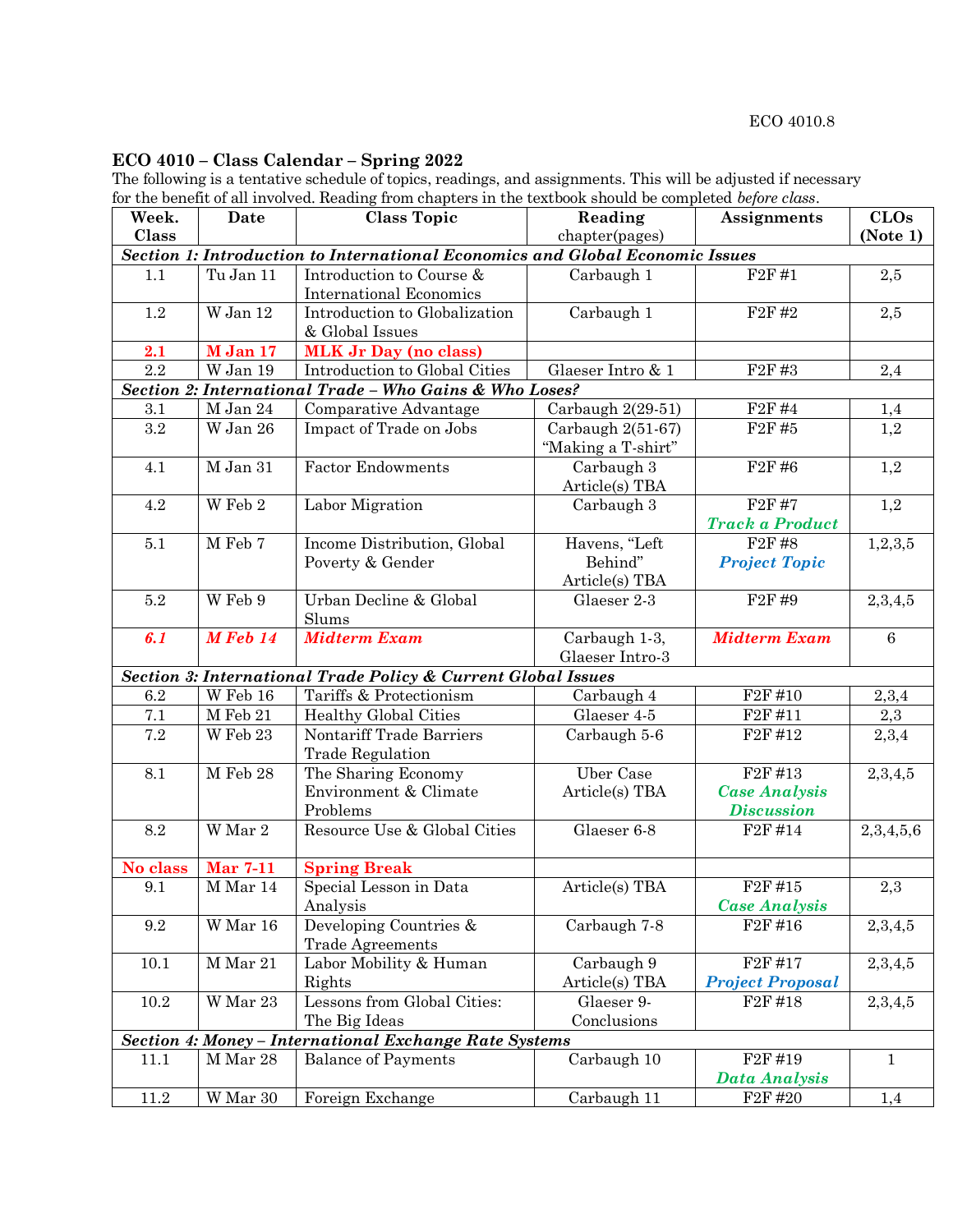**ECO 4010 – Class Calendar – Spring 2022 (continued)**

| Week        | Date       | $-222$<br><b>Class Topic</b>                                                 | Reading        | <b>Assignments</b>      | CLOs<br>(Note 1) |
|-------------|------------|------------------------------------------------------------------------------|----------------|-------------------------|------------------|
|             |            |                                                                              |                |                         |                  |
| 12.1        | M Apr 4    | <b>Exchange Rate Determination</b>                                           | Carbaugh 12-13 | F <sub>2</sub> F #21    | 1,3              |
|             |            |                                                                              |                |                         |                  |
| 12.2        | W Apr 6    | <b>Exchange Rate Systems</b>                                                 | Carbaugh 14-15 | F2F#22                  | 1,3              |
|             |            | Section 5: Macroeconomic Policy & Economic Stabilization in a Global Economy |                |                         |                  |
| 13.1        | M Apr 11   | Macroeconomic Stabilization                                                  | Carbaugh 16-17 | F <sub>2F</sub> #23     | 1,3              |
|             |            |                                                                              |                | <b>Project Findings</b> |                  |
| 13.2        | W Apr 13   | The Big Ideas of International                                               |                | F <sub>2</sub> F #24    | 1,2,3,4,5        |
|             |            | Economics                                                                    |                |                         |                  |
| 14.1        | Apr 14-18  | <b>Easter Recess</b>                                                         |                |                         |                  |
| 14.2        | W Apr 20   | Political Economy: Violence,                                                 | Article(s) TBA | F <sub>2F</sub> #25     | 2,3,4,5,6        |
|             |            | Peace, Equality & Freedom                                                    |                |                         |                  |
| <b>15.1</b> | $M$ Apr 25 | <b>Final Exam Essay</b>                                                      | Carbaugh 4-17  | <b>Final Exam</b>       |                  |
|             |            |                                                                              | Glaeser 4-     | <b>Essay</b>            |                  |
|             |            |                                                                              | Conclusion     |                         |                  |
| $15.2\,$    | W Apr 27   | TBA: work on project                                                         |                |                         |                  |
| 16          | $WMay$ 4   | Final Exam Period: 1:30 - 4:00 pm                                            |                | <b>Final Project</b>    |                  |
|             |            |                                                                              |                | <b>Presentations</b>    |                  |

**Note 1:** CLOs (p. 2) are identified for each class (repeated here).

Students who complete this course will be able to:

- 1. Describe the fundamental theories of international trade and money.
- 2. Discuss social economic issues resulting from globalization.
- 3. Evaluate alternative approaches to policies that concern global economic issues and the impact on global citizens.
- 4. Analyze essential elements of conducting business globally.
- 5. Evaluate important global economic problems using ethical values and economic thinking.
- 6. Demonstrate effective written communication when considering global economic issues.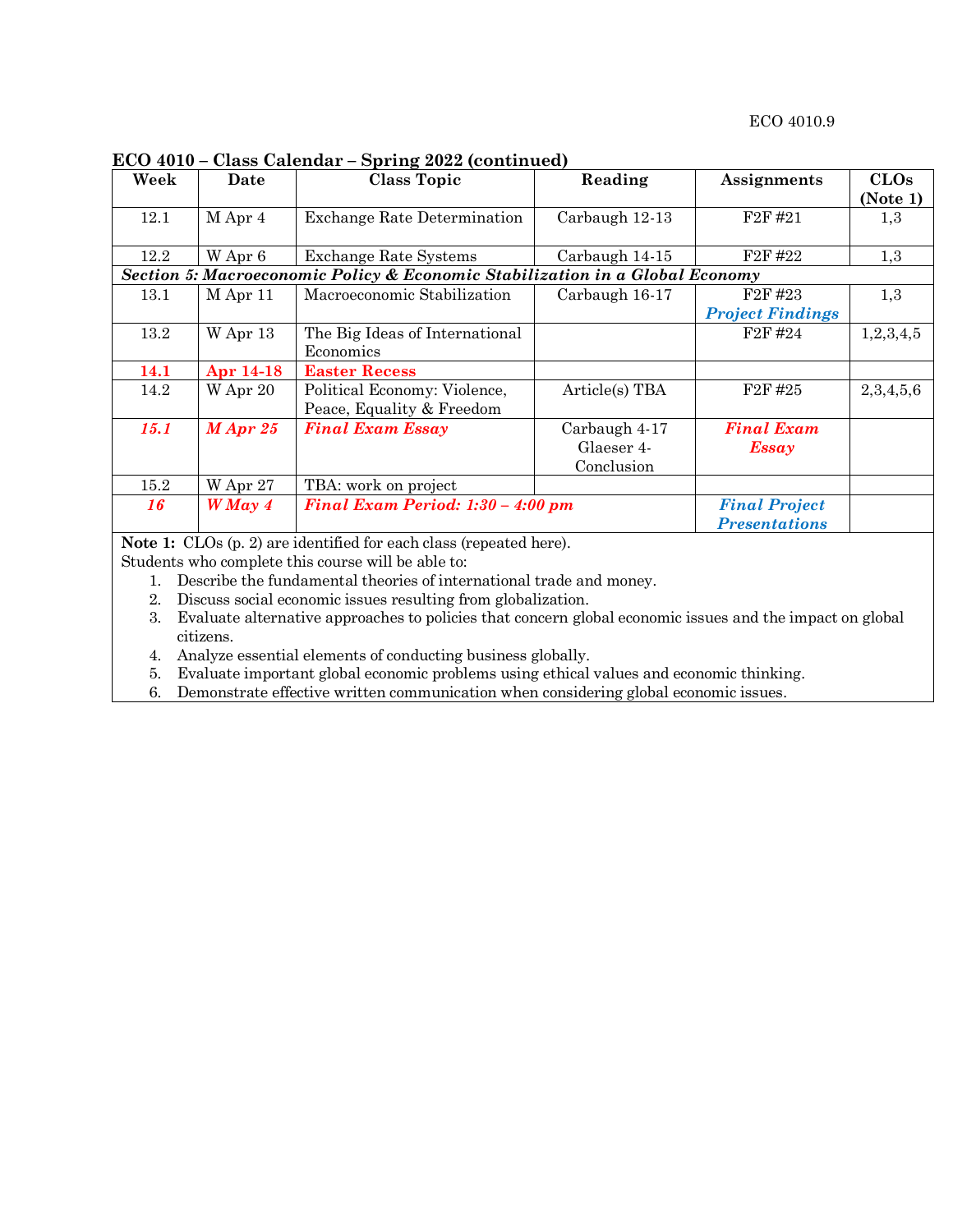|                           | ECO 4010 - Weekly Course Schedule - Spring 2022<br>This is a detailed schedule of topics, readings and assignments.<br>Note: Minor adjustments in the schedule may be made for the benefit of everyone involved.<br>Detailed lessons and assignments are available on Canvas. |                                                                                        |                                    |                                       |                                                                              |                                                                                                   |        |                                |  |
|---------------------------|-------------------------------------------------------------------------------------------------------------------------------------------------------------------------------------------------------------------------------------------------------------------------------|----------------------------------------------------------------------------------------|------------------------------------|---------------------------------------|------------------------------------------------------------------------------|---------------------------------------------------------------------------------------------------|--------|--------------------------------|--|
| <b>WK</b><br><b>Dates</b> | <b>Topics</b>                                                                                                                                                                                                                                                                 | Learning<br><b>Activities</b><br>(Readings,<br>External Videos,<br>Articles, Podcasts) | <b>Discussion</b><br><b>Boards</b> | Homework<br>(Quantitative,<br>Papers) | Other<br>(Case Studies,<br>Simulations,<br>Group Projects,<br>Presentations) | Faculty<br><b>Interaction</b> (F2F)<br>Classroom, Faculty<br>Recorded Content,<br>Live Zoom)      | Points | <b>Student</b><br><b>Hours</b> |  |
| 1<br>$1/11 -$<br>1/14     | <b>SECTION 1:</b><br><b>Introduction to</b><br>International<br><b>Economics and</b><br>Global<br>Economic<br><b>Issues</b><br>Intro to Course<br>& International<br>Economics                                                                                                | Carbaugh 1<br>Workbook 1.1                                                             |                                    | HW#1: Basic<br>Economics<br>Review &  |                                                                              | F <sub>2</sub> F Learning<br>Activity #1: Current<br>Issues in Global                             | 30     | $\overline{7}$                 |  |
|                           | Introduction to<br>Globalization &<br>Global<br>Economic<br><b>Issues</b>                                                                                                                                                                                                     | Carbaugh 1<br>Workbook 1.2                                                             |                                    | Challenge (WB<br>1.1)                 |                                                                              | Economics<br>F <sub>2</sub> F Learning<br>Activity #2:<br><b>International Trade</b><br>"IQ Test" |        |                                |  |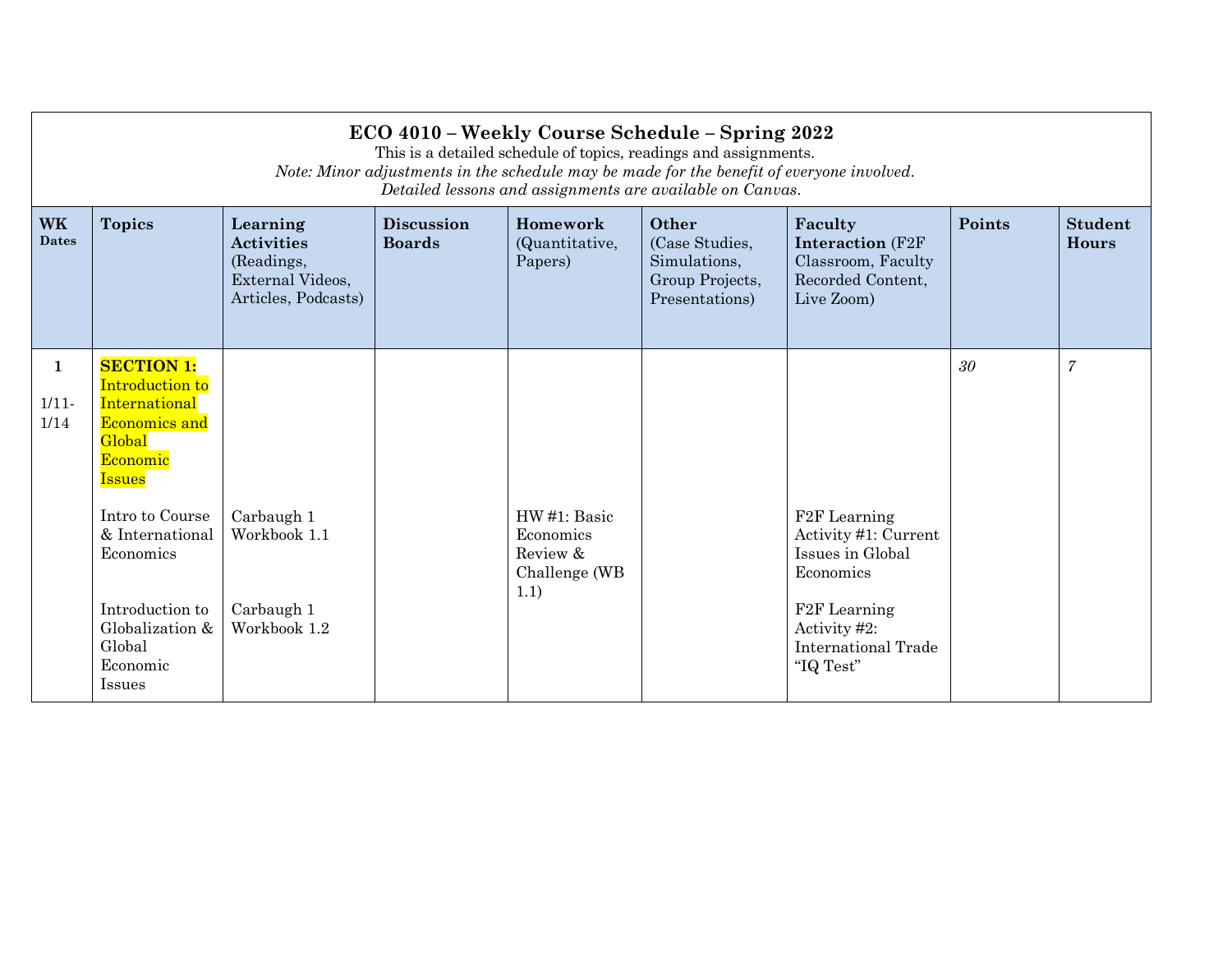| $\bf 2$                                                      |                                                                                                                                      |                                                                                                                          |                                                                      |                                                         |                                                        |                                                                                                                                             | 20 | $\boldsymbol{7}$ |
|--------------------------------------------------------------|--------------------------------------------------------------------------------------------------------------------------------------|--------------------------------------------------------------------------------------------------------------------------|----------------------------------------------------------------------|---------------------------------------------------------|--------------------------------------------------------|---------------------------------------------------------------------------------------------------------------------------------------------|----|------------------|
| <b>MLK</b><br>Jr<br><b>Break</b><br>1/17<br>$1/18 -$<br>1/21 | Introduction to<br><b>Global Cities</b>                                                                                              | Glaeser Intro & 1<br>Workbook 2.2                                                                                        | Discussion #1:<br>Coming to<br>America (WB<br>pp. 14-16)             |                                                         |                                                        | F <sub>2</sub> F Learning<br>Activity #3: Why do<br>global cities<br>develop?                                                               |    |                  |
| $\bf{3}$<br>$1/24 -$<br>$1/28$                               | <b>SECTION 2:</b><br>International<br>Trade - Who<br>Gains & Who<br>Loses?<br>Comparative<br>Advantage<br>Impact of Trade<br>on Jobs | Carbaugh $2(29-51)$<br>Workbook 3.1<br>Carbaugh 2(51-67)<br>Video: "Planet<br>Money Makes a T-<br>shirt"<br>Workbook 3.2 |                                                                      | $HW#2$ : Law of<br>Comparative<br>Advantage (WB<br>3.1) |                                                        | F <sub>2</sub> F Learning<br>Activity #4: Why<br>Trade?<br>F <sub>2</sub> F Learning<br>Activity #5: Impact<br>of Trade on Jobs &<br>Income | 30 | $\overline{7}$   |
| $\overline{4}$<br>$1/31 -$<br>2/4                            | Factor<br>Endowments<br>Labor<br>Migration                                                                                           | Carbaugh 3<br>Workbook 4.1<br>Carbaugh 3<br>Workbook 4.2                                                                 | Discussion #2:<br>Winners &<br>Losers of Free<br>Trade (WB p.<br>24) |                                                         | Group<br><b>Presentation</b><br>#1: Track a<br>Product | F <sub>2</sub> F Learning<br>Activity #6: Factor<br>Endowments<br>F <sub>2</sub> F Learning<br>Activity #7:<br>Immigration Myths            | 80 | 9                |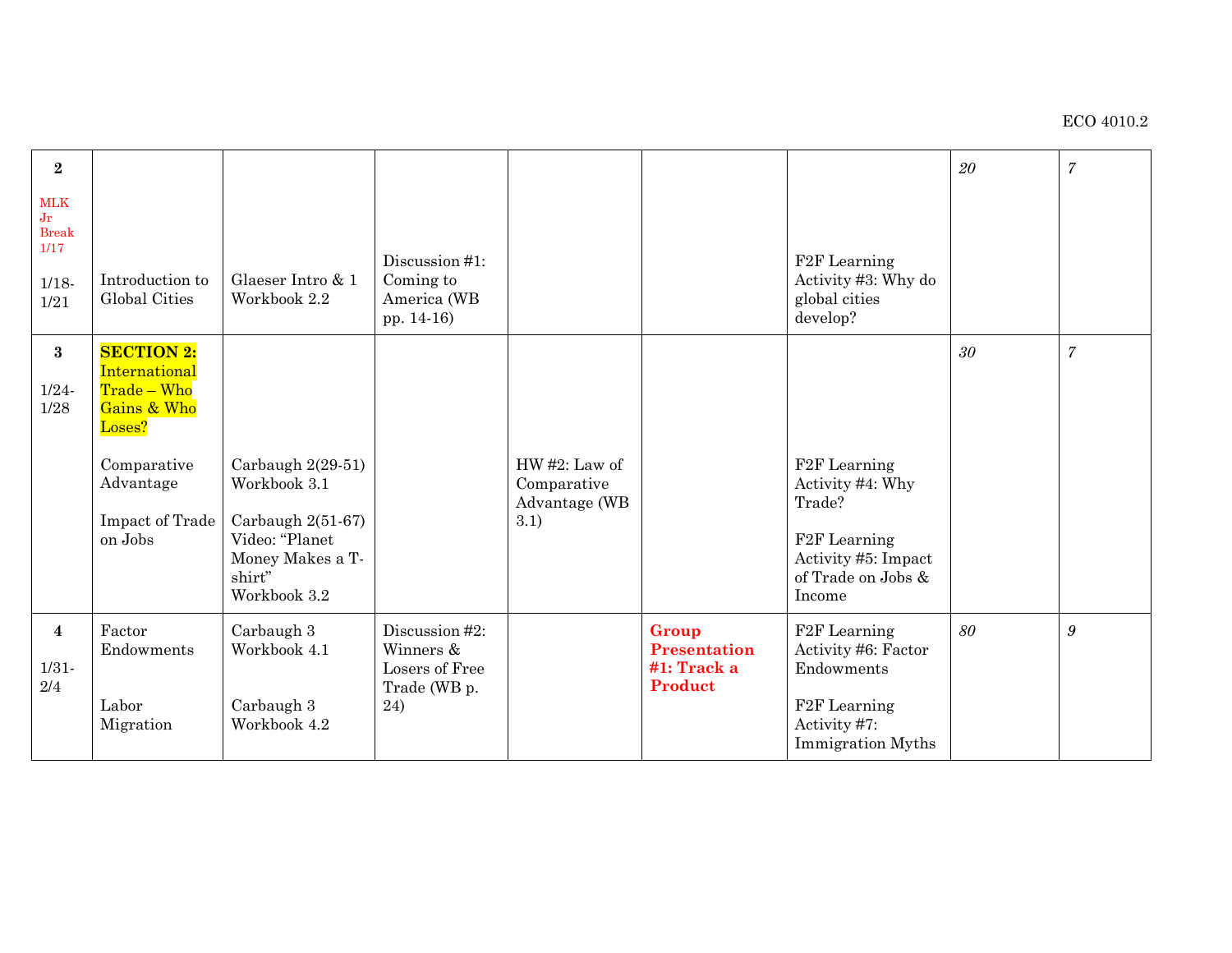| $\bf{5}$<br>$2/7 -$<br>2/11                | Global<br>Inequality,<br>Poverty &<br>Gender<br>Urban Decline<br>& Global Slums                                                | Havens, "Left<br>Behind"<br>Workbook 5.1<br>Glaeser 2-3<br>Workbook 5.2    | Discussion #3:<br>Global impact<br>of the<br>coronavirus |                                                                     | <b>Final Project:</b><br><b>Topic</b> | F <sub>2</sub> F Learning<br>Activity #8:<br><b>Educating Girls</b><br>F <sub>2</sub> F Learning<br>Activity #9:<br>Comparing Rio &<br>Detroit - insights<br>about global cities | 40              | $\overline{7}$   |
|--------------------------------------------|--------------------------------------------------------------------------------------------------------------------------------|----------------------------------------------------------------------------|----------------------------------------------------------|---------------------------------------------------------------------|---------------------------------------|----------------------------------------------------------------------------------------------------------------------------------------------------------------------------------|-----------------|------------------|
| 6<br>$2/14 -$<br>2/18                      | <b>SECTION 3:</b><br>International<br><b>Trade Policy</b><br>and Current<br><b>Global Issues</b><br>Tariffs &<br>Protectionism | Carbaugh 4<br>Workbook 6.2                                                 |                                                          | <b>Midterm</b><br><b>Exam</b><br>(Carbaugh 1-3;<br>Glaeser Intro-3) |                                       | F <sub>2</sub> F Learning<br>Activity #10:<br>Candlestick maker's<br>petition (Bastiat)                                                                                          | 110             | $\boldsymbol{g}$ |
| $\overline{7}$<br>$2/21 -$<br>$2\slash 25$ | <b>Healthy Global</b><br>Cities<br>Nontariff Trade<br><b>Barriers</b>                                                          | Glaeser 4-5<br>Workbook 7.1<br>Carbaugh 5-6<br>Workbook 7.2                |                                                          | HW #3: Trade<br>Barriers (WB<br>pp. 35-36)                          |                                       | F <sub>2</sub> F Learning<br>Activity #11:<br><b>Consumer Cities</b><br>F <sub>2</sub> F Learning<br>Activity #12: Global<br>Cities "IQ Test"                                    | 30 <sup>°</sup> | $\overline{7}$   |
| 8<br>$2/28 -$<br>3/4                       | The Sharing<br>Economy;<br>Environment &<br>Climate<br>Problems<br>Resource Use &<br><b>Global Cities</b>                      | Uber Case<br>Articles (TBA)<br>Workbook 8.1<br>Glaeser 6-8<br>Workbook 8.2 | Discussion #4:<br>Climate Change                         | HW#4: Reading<br>Notes, Step 1<br>Uber Case (WB<br>p. 37, Step 1)   |                                       | F <sub>2</sub> F Learning<br>Activity #13: Uber<br>Discussion<br>F <sub>2</sub> F Learning<br>Activity #14:<br>Resource Use &<br><b>Global Cities</b>                            | 40              | $\overline{7}$   |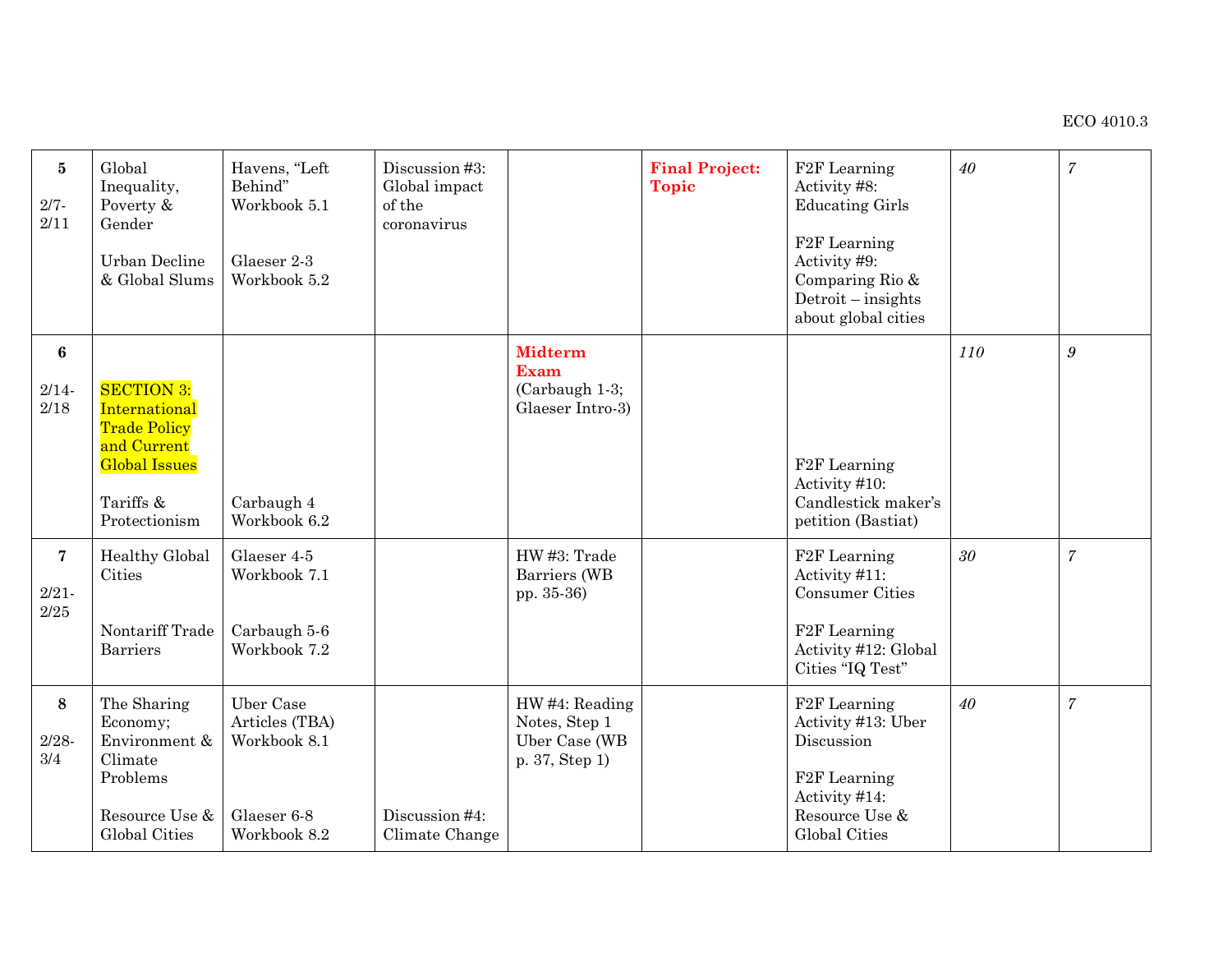| <b>Spring Break</b><br>$3/7 - 3/11$ |                                                  |                                                                                                      |                                                              |                                                                                              |                                                                         |                                                                                                             |     |                  |
|-------------------------------------|--------------------------------------------------|------------------------------------------------------------------------------------------------------|--------------------------------------------------------------|----------------------------------------------------------------------------------------------|-------------------------------------------------------------------------|-------------------------------------------------------------------------------------------------------------|-----|------------------|
| 9<br>$3/14 -$<br>3/18               | Special Lesson<br>on Data<br>Analysis            | Article(s) TBA<br>Workbook 9.1                                                                       |                                                              | HW#5: Using<br>Regression in<br>$\text{Excel} - \text{Test}$<br>(WB $p. 40$ , Step<br>1 & 2) | <b>Case Analysis:</b><br>Uber & the<br><b>Sharing</b><br><b>Economy</b> | F <sub>2</sub> F Learning<br>Activity #15: Data<br>Analysis & Trade<br>Agreements                           | 100 | $\boldsymbol{g}$ |
|                                     | Developing<br>Countries &<br>Trade<br>Agreements | Carbaugh 7-8<br>Workbook 9.2                                                                         | Discussion #5:<br>Trade<br>Agreements                        | HW #6:<br>Hypothesis<br>Testing in<br>International<br>Economics (WB<br>p.40                 |                                                                         | F <sub>2</sub> F Learning<br>Activity #16:<br><b>Stiglitz Discussion</b>                                    |     |                  |
| 10<br>$3/21 -$<br>3/25              | Labor Mobility<br>& Human<br>Rights              | Carbaugh 9<br>Video: Chinese<br>Apple Factory<br>Video:<br>Demographic<br>Time Bomb<br>Workbook 10.1 | Discussion #6:<br>Chinese Apple<br>Factory (WB<br>pp. 43-44) |                                                                                              | <b>Final Project:</b><br>Proposal                                       | F <sub>2</sub> F Learning<br>Activity #17: Labor<br>Mobility & Human<br>Rights<br>F <sub>2</sub> F Learning | 70  | $\overline{7}$   |
|                                     | Big Ideas of<br>Global Cities                    | Glaeser 9-<br>Conclusions<br>Workbook 10.2                                                           | Discussion #7:<br>Lessons from<br>Global Cities              |                                                                                              |                                                                         | Activity #18:<br>Lessons from Global<br>Cities                                                              |     |                  |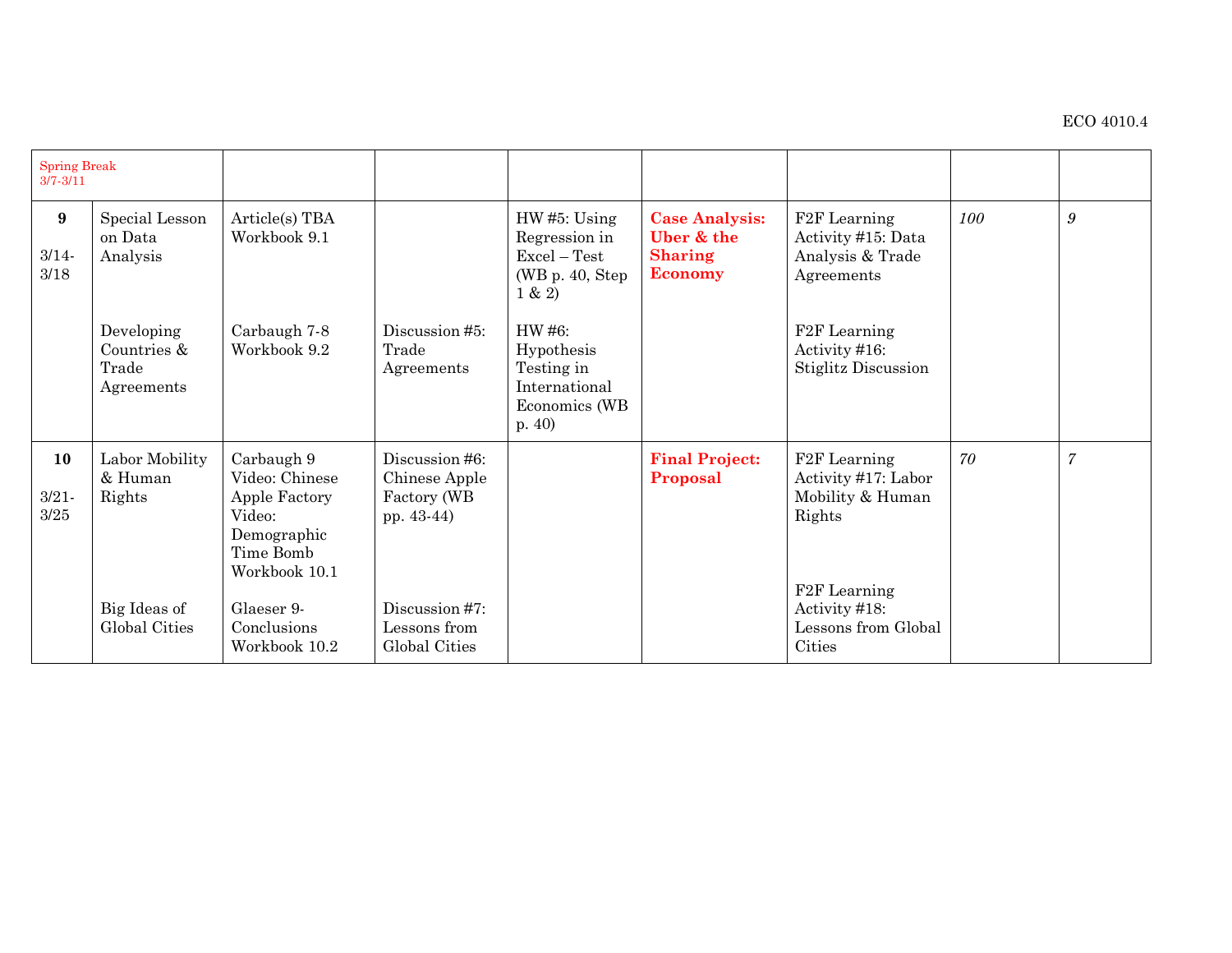## ECO 4010.5

| 11<br>$3/28 -$<br>4/1            | <b>SECTION 4:</b><br>International<br><b>Exchange Rate</b><br><b>Systems</b>   |                                 |                                                              |                                                             | Group<br>Presentation<br>#2: Data<br>Analysis |                                                                                         | 90 | $\boldsymbol{g}$ |
|----------------------------------|--------------------------------------------------------------------------------|---------------------------------|--------------------------------------------------------------|-------------------------------------------------------------|-----------------------------------------------|-----------------------------------------------------------------------------------------|----|------------------|
|                                  | Balance of<br>Payments<br>(BOP)                                                | Carbaugh 10<br>Workbook 11.1    |                                                              | <b>HW#7: BOP</b><br>(WB p. 48)<br>HW#8: Foreign             |                                               | F <sub>2</sub> F Learning<br>Activity #19: BOP<br>F <sub>2F</sub> Learning              |    |                  |
|                                  | Foreign<br>Exchange                                                            | Carbaugh 11<br>Workbook 11.2    |                                                              | Exchange (WB<br>pp. 49-50)                                  |                                               | Activity #20:<br>Foreign Exchange                                                       |    |                  |
| 12<br>$4/4 -$<br>4/8             | <b>Exchange Rate</b><br>Determination                                          | Carbaugh 12-13<br>Workbook 12.1 | Discussion #8:<br>Govcoins and<br>the Future of<br>Banking   | HW #9:<br>Exchange Rate<br>Determination<br>(WB pp. 51-53)  |                                               | F <sub>2</sub> F Learning<br>Activity #21:<br><b>Exchange Rate</b><br>Determination     | 50 | $\overline{7}$   |
|                                  | <b>Exchange Rate</b><br>Systems                                                | Carbaugh 14-15<br>Workbook 12.2 |                                                              | HW #10:<br>Exchange Rate<br>Systems (WB<br>pp. 54-56)       |                                               | F <sub>2</sub> F Learning<br>Activity #22:<br>Currency<br>Manipulation                  |    |                  |
| 13<br>$4/11 -$<br>4/13<br>Easter | <b>SECTION 5:</b><br>Macro Policy &<br>Stabilization in<br>a Global<br>Economy |                                 |                                                              |                                                             |                                               |                                                                                         | 40 | $\overline{7}$   |
| <b>Break</b><br>$4/14-$<br>4/18  | Macroeconomic<br>Stabilization                                                 | Carbaugh 16-17<br>Workbook 13.1 |                                                              | HW #11:<br>Macroeconomic<br>Stabilization<br>(WB pp. 57-58) |                                               | F <sub>2</sub> F Learning<br>Activity #23:<br>Macroeconomic<br>Stabilization            |    |                  |
|                                  | The Big Ideas<br>of International<br>Economics                                 | Workbook 13.2                   | Discussion #9:<br>Big Ideas of<br>International<br>Economics |                                                             |                                               | F <sub>2</sub> F Learning<br>Activity #24: Big<br>Ideas of<br><b>International Econ</b> |    |                  |